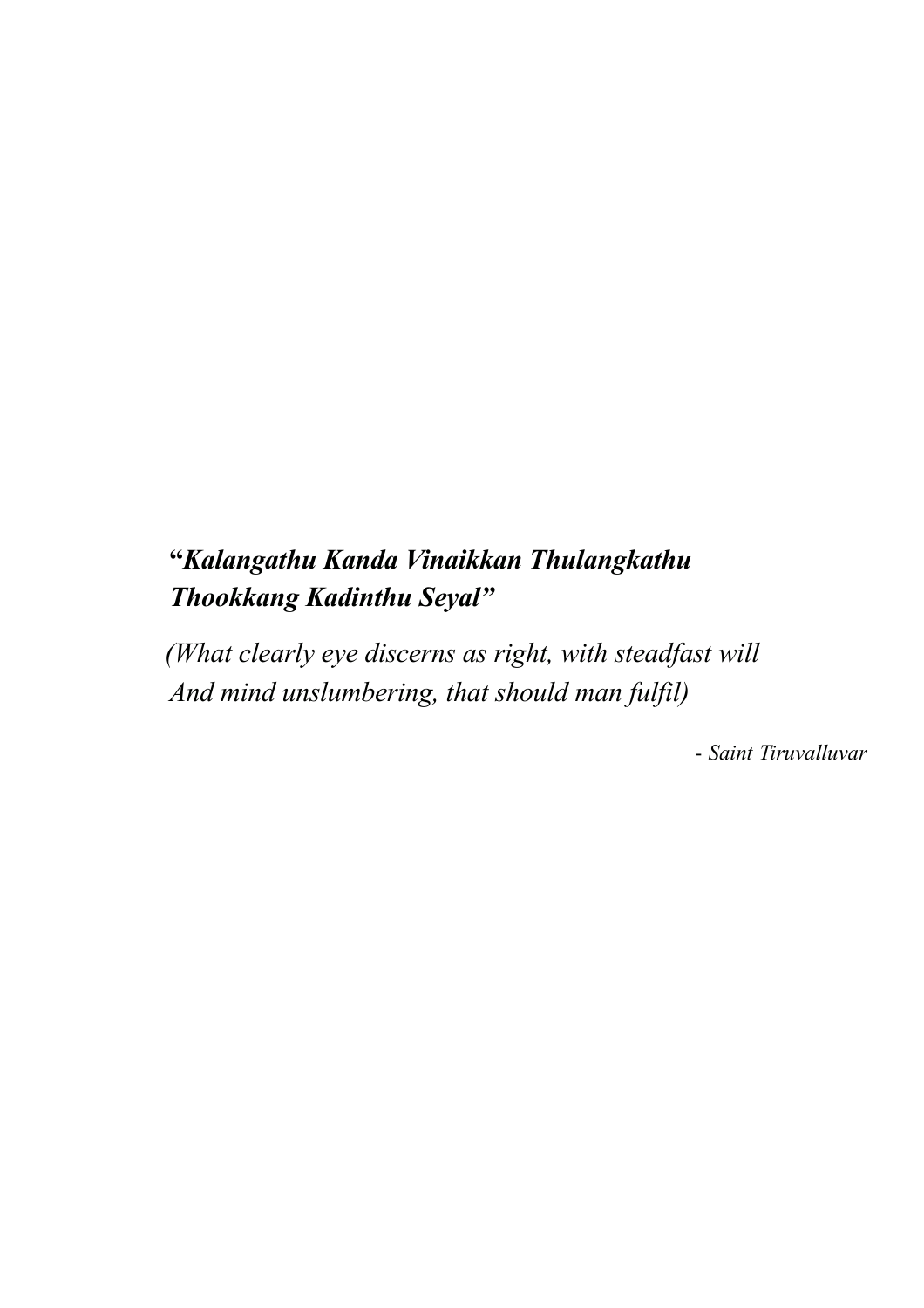## **Key Features of Budget 2013-2014**

### **THE ECONOMY AND THE CHALLENGES**



- $\Box$  Getting back to potential growth rate of 8 percent is the challenge facing the country.
- $\Box$  Slowdown in Indian economy has to be seen in the context of slowing global economic growth from 3.9 per cent in 2011 to 3.2 per cent in 2012.
- $\Box$  However, no reason for gloom or pessimism. Of the large countries of the world only China and Indonesia growing faster than India in 2012-13. In 2013-14, only China projected to grow faster than India.
- Between 2004 and 2008, and again in 2009-10 and 2010-11 the growth rate was over 8 per cent and crossed 9 per cent in four of those six years.
- 11th Plan period had average growth rate of 8 percent, highest during any Plan period, entirely under the UPA Government.
- $\Box$  High growth rate can again be achieved through cooperation.
- 'Higher growth leading to inclusive and sustainable development' to be the *mool mantra.*
- $\Box$  Government believes in inclusive development with emphasis on improving human development indicators specially of women, the scheduled castes, the scheduled tribes, the minorities and some backward classes. This Budget to be a testimony to that commitment.

### **Fiscal Deficit, Current Account Deficit and Inflation**

- The purpose of Budget to create economic space and find resources to achieve the objective of inclusive development.
- Dr Vijay Kelkar Committee made its recommendations to Government in September 2012. A new fiscal consolidation path with fiscal deficit at 5.3 per cent of GDP this year and 4.8 per cent of GDP in 2013-14 announced by the Government.
- $\Box$  Foreign investment in an imperative in view of the high current account deficit (CAD). FII, FDI and ECB three main source of CAD Financing. Foreign investment that is consistant with our economic objectives to be encouraged.
- Development must be economically and ecologically sustainable and democratically legitimate.
- $\Box$  Battle against inflation must be fought on all fronts. Efforts in the past few months have brought down headline WPI inflation to about 7 per cent and core inflation to about 4.2 percent.

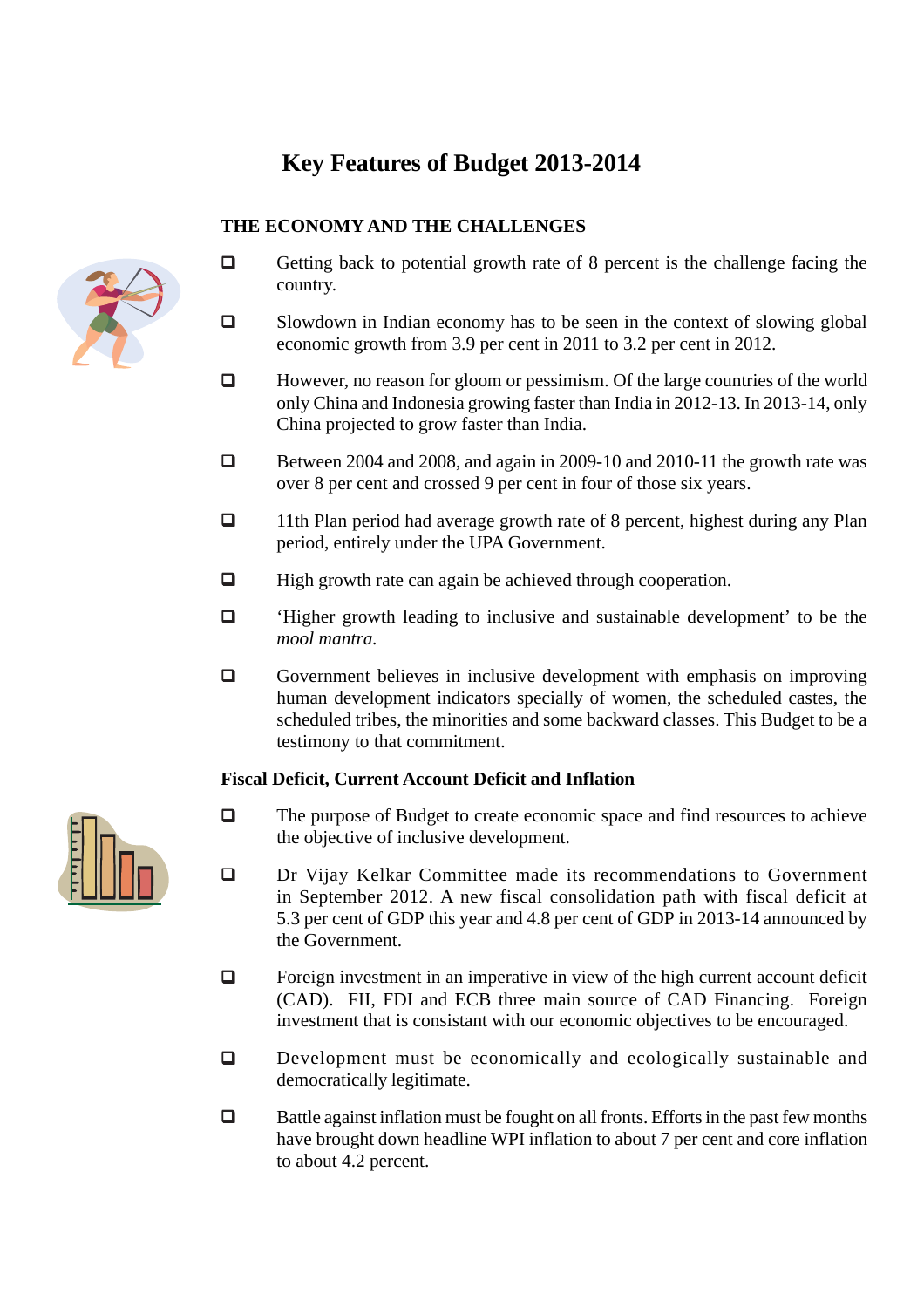- $\Box$  Food inflation is worrying but all possible steps to be taken to augment the supply side to meet the growing demand for food items.
- Government expenditure has both good and bad consequences and trick is to find the correct level of Government expenditure.
- □ Faced with huge fiscal deficit, Government expenditure rationalised in 2012-13. Some economic space retrieved. Space to be used to further Government's socioeconomic objectives.

### **THE PLAN AND BUDGETARY ALLOCATIONS**

- Revised Estimates (RE) of the expenditure in 2012-13 at 96 per cent of the Budget Estimates (BE) due to slowdown and austerity measures.
- **During 2013-14, BE of total expenditure of**  $\overline{\xi}$  **16,65,297 crore and of Plan** Expenditure at  $\bar{\bar{\xi}}$  5,55,322 crore.
- Plan Expenditure in 2013-14 to grow at 29.4 per cent over Revised Estimates for the current year.
- All flagship programmes fully and adequately funded and sufficient funds provided to each Ministry or Department consistent with their capacity to spend funds.
- $\Box$  Budget for 2013-14 to have one overarching goal of creating opportunities for our youth to acquire education and skills that will get them decent jobs or selfemployment.

### **SC, ST, Women and Children**

- Allocations for Scheduled Caste Sub Plan and Tribal Sub Plan increased substantially over the allocations of the current year. Funds allocated to these Sub Plans cannot be diverted.
- $\Box$   $\bar{\xi}$  97,134 crore allocated for programmes relating to women and  $\bar{\xi}$  77,236 crore allocated for programmes relating to children.
- Ministry of Women and Child Development to design schemes that will address the concerns of women belonging to the most vulnerable groups, including single women and widows. An additional sum of  $\bar{\tau}$  200 crore proposed to be provided to the Ministry to begin work.

### **Minorities**

- An increase of 12 per cent over the BE and 60 per cent over the RE of 2012-13 to Ministry of Minority Affairs.
- $\Box$  Allocation of  $\bar{\mathcal{F}}$  160 crore to the corpus of Maulana Azad Education Foundation to raise its corpus to  $\bar{\xi}$  1,500 crore during 12th Plan period.

### **Disabled Persons**

 $\Box$  A sum of  $\bar{\tau}$  110 crore to the Department of Disablity Affairs for ADIP scheme in 2013-14 against RE 2012-13 of ₹75 crore.





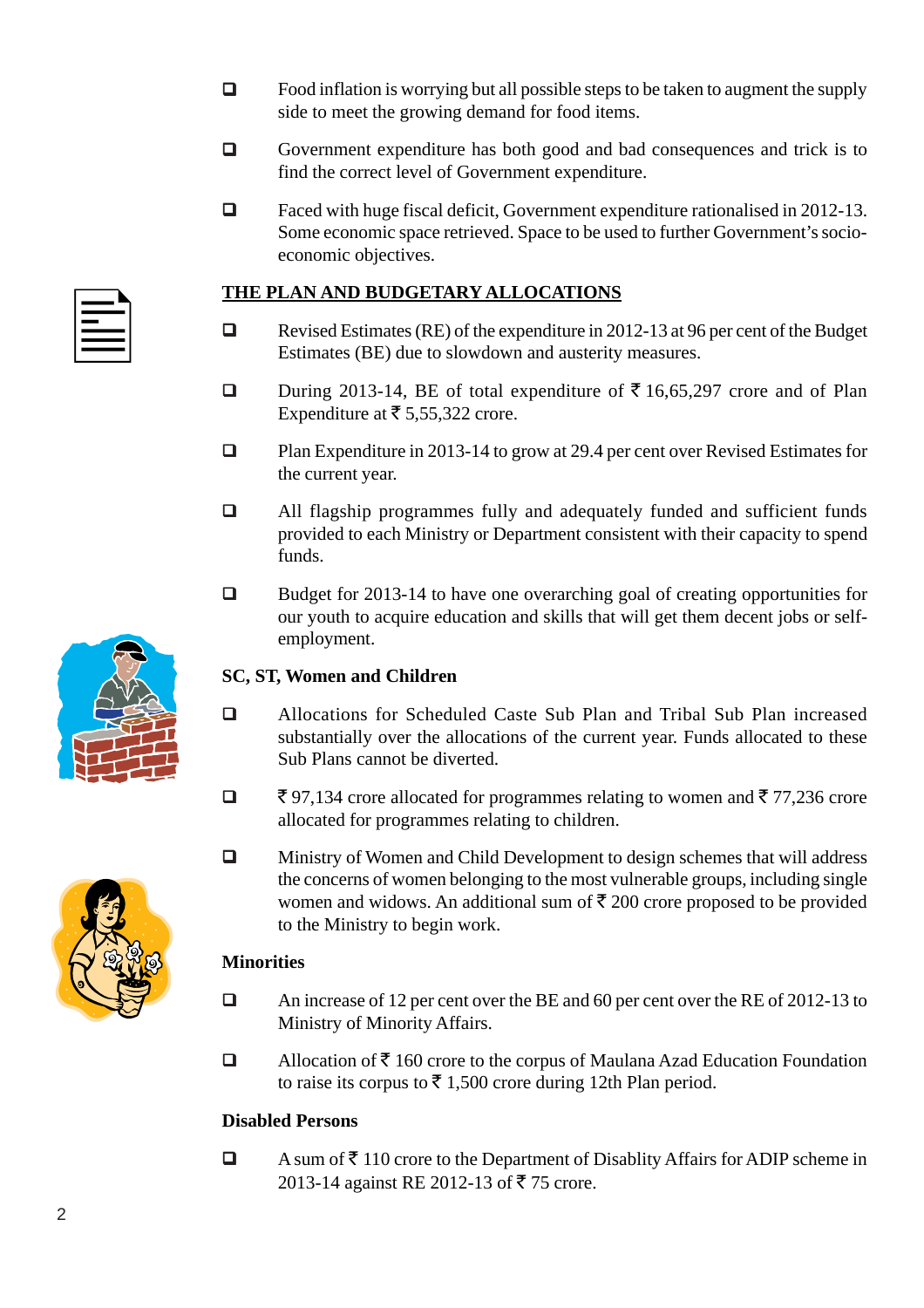### **Health and Education**





- ` 37,330 crore allocated to the Ministry of Health & Family Welfare.
- New National Health Mission will get an allocation of  $\bar{\tau}$  21,239 crore.
- $\Box$   $\bar{\bar{\xi}}$  4,727 crore for medical education, training and research.
- ` 150 crore provided for National Programme for the Health Care of Elderly.
- Ayurveda, Unani, Siddha and Homoeopathy are being mainstreamed. Allocation of  $\bar{\tau}$  1,069 crore to Department of AYUSH.
- $\Box$   $\bar{\bar{\tau}}$  1,650 crore allocated for six AIIMS-like institutions.
- □ Allocation of  $\bar{5}$  65,867 crore to the Ministry of Human Resource Development, an increase of 17 perent over the RE of the current year.
- $\Box$   $\bar{\bar{\xi}}$  27,258 crore provided for Sarva Shiksha Abhiyaan (SSA).
- An increase of 25.6 per cent over RE of the current year for investments in Rashtriya Madhyamik Shiksha Abhiyan (RMSA).
- ` 5,284 crore allocated to Ministries/Departments in 2013-14 for scholarships to students belonging to SC, ST, OBC, Minorities and girl children.
- $\Box$  Mid Day Meal Scheme (MDM) to be provided  $\bar{\tau}$  13,215 crore.
- Government committed to the creation of Nalanda University as a centre of educational excellence.

### **ICDS**

- $\Box$   $\bar{\tau}$  17,700 crore allocated for ICDS in 2013-14 representing an increase of 11.7 per cent over 2012-13.
- Allocation of  $\bar{\tau}$  300 crore in 2013-14 for a multi-sectoral programme aimed at overcoming maternal and child malnutrition. Programme to be implemented in 100 districts during 2013-14 to be scaled to cover 200 districts the year after.

### **Drinking Water**

- ` 15,260 crore allocated to Ministry of Drinking Water and Sanitation.
- $\Box$   $\bar{\tau}$  1,400 crore provided for setting-up of water purification plants in 2000 arsenic - and 12000 fluoride-affected rural habitations.

### **Rural Development**

- □ Allocation of  $\bar{z}$  80,194 crore in 2013-14 for Ministry of Rural Development marking an increase of 46% over RE 2012-13.
- $\Box$  Proposal to carve out PMGSY-II and allocate a portion of the funds to the new programme that will benefit States such as Andhra Pradesh, Haryana, Karnataka, Maharashtra, Punjab and Rajasthan.





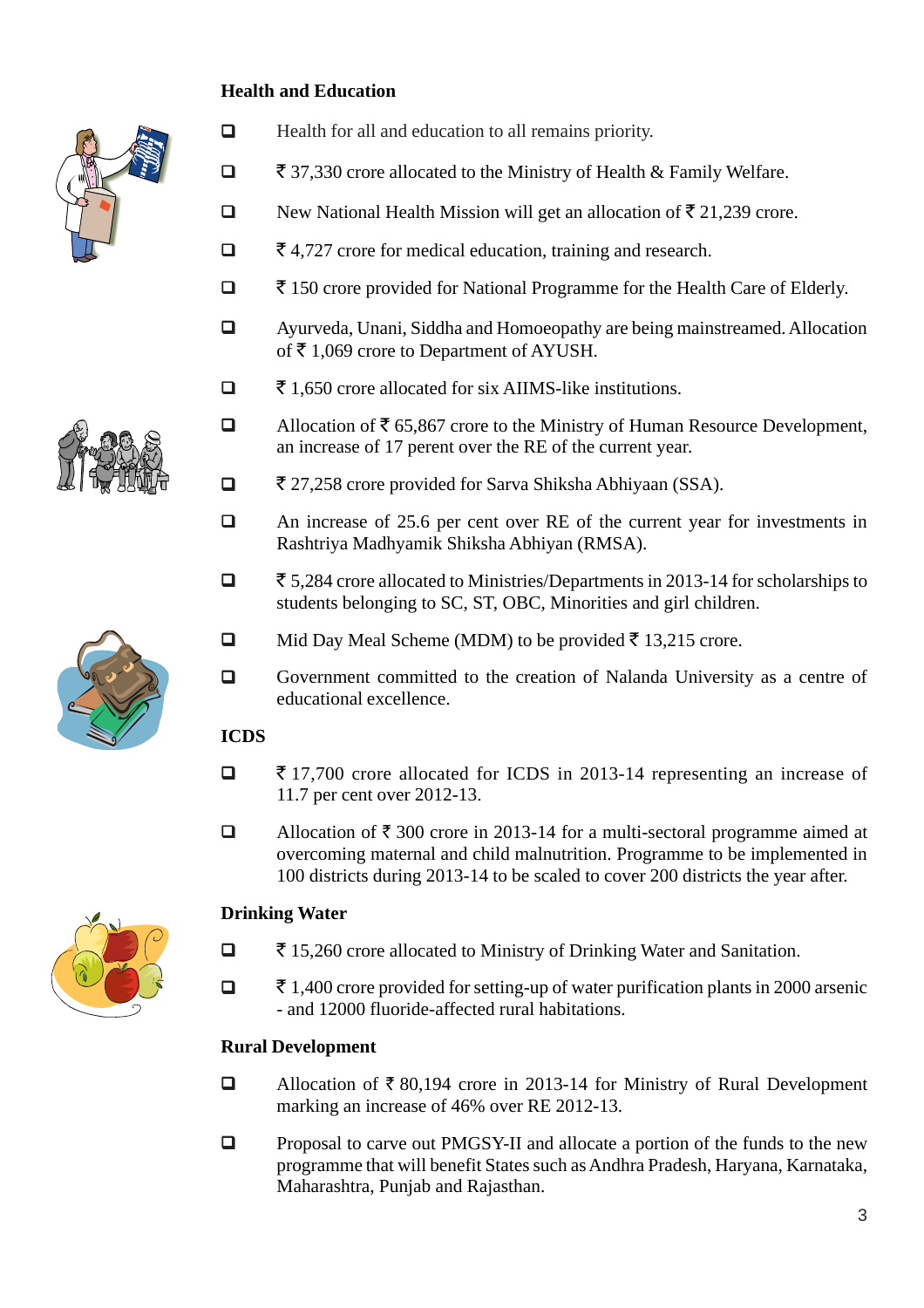### **JNNURM**



 $\Box$   $\bar{\zeta}$  14,873 crore for JNNURM in BE 13-14 as against RE of  $\bar{\zeta}$  7,383 crore. Out of this, a significant portion will be used to support the purchase of upto 10,000 buses, especially by the hill States.

### **AGRICULTURE**

- Average annual growth rate of agriculture and allied sector was 3.6% during XI Plan against 2.5% and 2.4% in IX and X plans respectively.
- $\Box$  In 2012-13, total food-grain production will be over 250 million tonnes. Minimum support price for every agricultural produce has increased significantly under the UPA Government.
- $\Box$   $\bar{\xi}$  27,049 crore allocated to Ministry of Agriculture, an increase of 22 per cent over the RE of current year.
- $\Box$  Agricultural research provided  $\bar{\tau}$  3,415 crore.

### **Agricultural Credit**

- $\Box$  For 2013-14, target of agricultural credit kept at  $\bar{\tau}$  7 lakh crore.
- $\Box$  Interest subvention scheme for short-term crop loans to be continued scheme extended for crop loans borrowed from private sector scheduled commercial banks.

#### **Green Revolution**

- $\Box$  Bringing green revolution to eastern India a remarkable success.  $\bar{\tau}$  1,000 crore allocated in 2013-14.
- $\Box$   $\bar{\xi}$  500 crore allocated to start a programme of crop diversification that would promote technological innovation and encourage farmers to choose crop alternatives.
- Rashtriya Krishi Vikas Yojana and National Food Security Mission provided ₹ 9,954 crore and ₹ 2,250 crore respectively.
- □ Allocation for integrated watershed programme increased from  $\bar{5}$  3,050 crore in 2012-13 (BE) to  $\bar{z}$  5,387 crore.
- Allocation made for pilots programme on Nutri-Farms for introducing new crop varieties that are rich in micro-nutrients.
- National Institute of Biotic Stress Management for addressing plant protection issues will be established at Raipur, Chhattisgarh.
- $\Box$  The Indian Institute of Agricultural Bio-technology will be established at Ranchi, Jharkhand.
- **Pilot scheme to replant and rejuvenate coconut gardens implemented in some** districts of Kerala and the Andaman & Nicobar extended to entire State of Kerala.

#### **Farmer Producer Organizations**

 Matching equity grants to registered Farmer Producer Organization (FPO) upto a maximum of  $\bar{z}$  10 lakhs per FPO to enable them to leverage working capital from financial institutons.



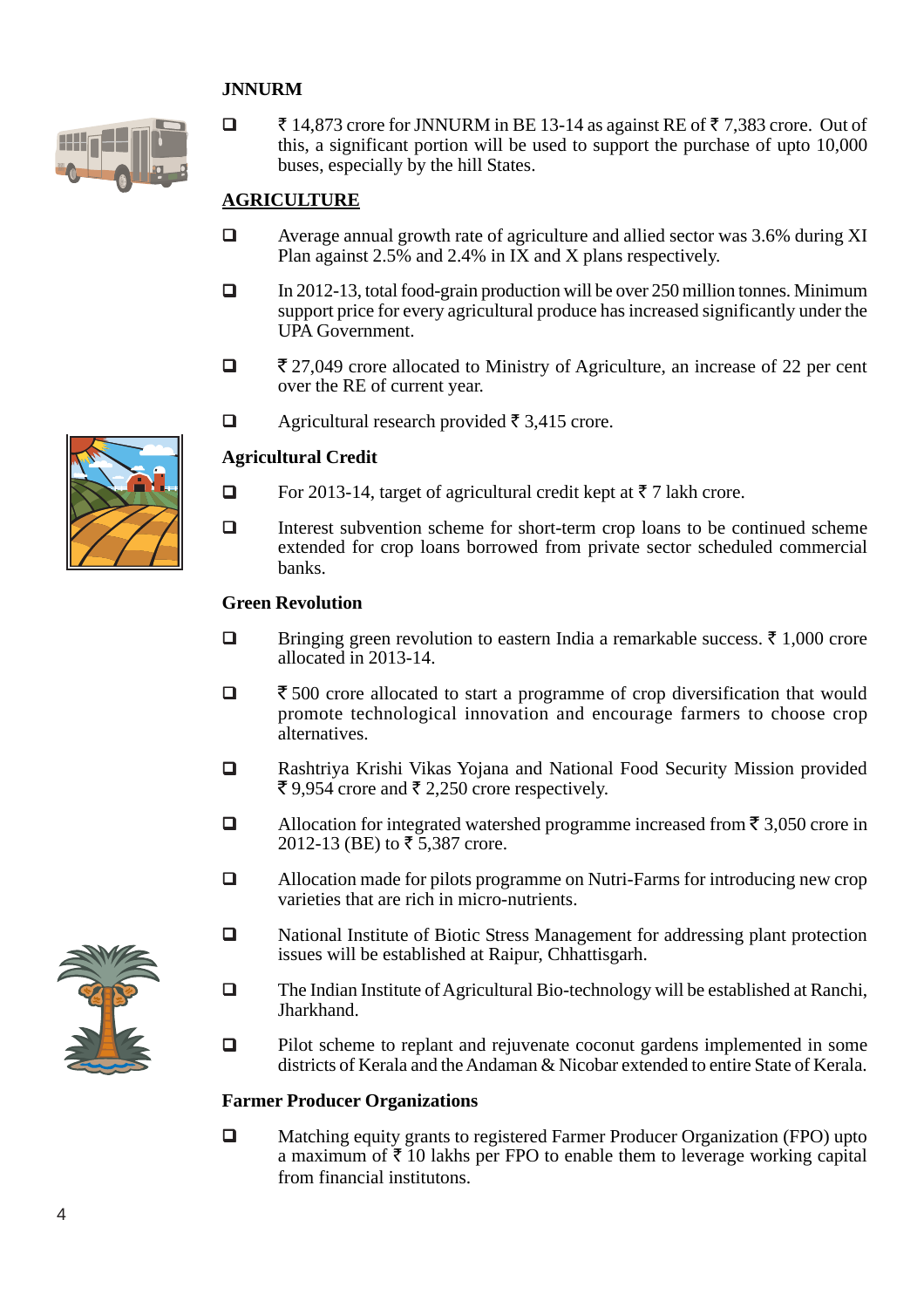Credit Guarantee Fund to be created in the Small Farmers'Agri Business Corporation with an initial corpus of  $\bar{\tau}$  100 crore.

### **National Livestock Mission**

- □ National Livestock Mission to be set up.
- A provision of  $\bar{\tau}$  307 crore made for the Mission.

### **Food Security**

□ Additional provision of Rs. 10,000 crore for National Food Security Act.

### **INVESTMENT, INFRASTRUCTURE AND INDUSTRY**

- $\Box$  Communication with investors to be improved to remove any apprehension or distrust, including fears about undue regulatory burden.
- $\Box$  Need of new and innovative instruments to mobilise funds for investment in infrastructure sector. Measures such as:
	- \* Infrastructure Debt Funds (IDF) to be encourged,
	- \* IIFCL to offer credit enhancement.
	- \* Infrastructure tax-free bond of  $\bar{\xi}$  50,000 crore in 2013-14,
	- \* Build roads in North eastern states and connect them to Myanmar with assistance from WB & ADB,
	- \* Raising corpus of Rural Infrastructure Development Fund (RIDF) to  $\bar{z}$  20,000 crore and
	- $\overline{\xi}$  5,000 crore to NABARD to finance construction for warehousing. Window to Panchayats to finance construction of godowns.

### **Road Construction**

- $\Box$  A regulatory authority for road sector.
- 3000 kms of road projects in Gujarat, Madhya Pradesh, Maharashtra, Rajasthan and Uttar Pradesh will be awarded in the first six months of 2013-14.

### **Cabinet Committee on Investment**

□ The Cabinet Committee on Investment (CCI) has been set up. Decisions have been taken in respect of a number of gas, power and coal projects.

### **New Investment**

- $\Box$  Companies investing  $\bar{\tau}$  100 crore or more in plant and machinery during the period 1.4.2013 to 31.3.2015 will be entitled to deduct an investment allowance of 15 per cent of the investment.
- $\Box$  Incentives to semiconductor wafer fab manufacturing facilities, including zero customs duty for plant and machinery.

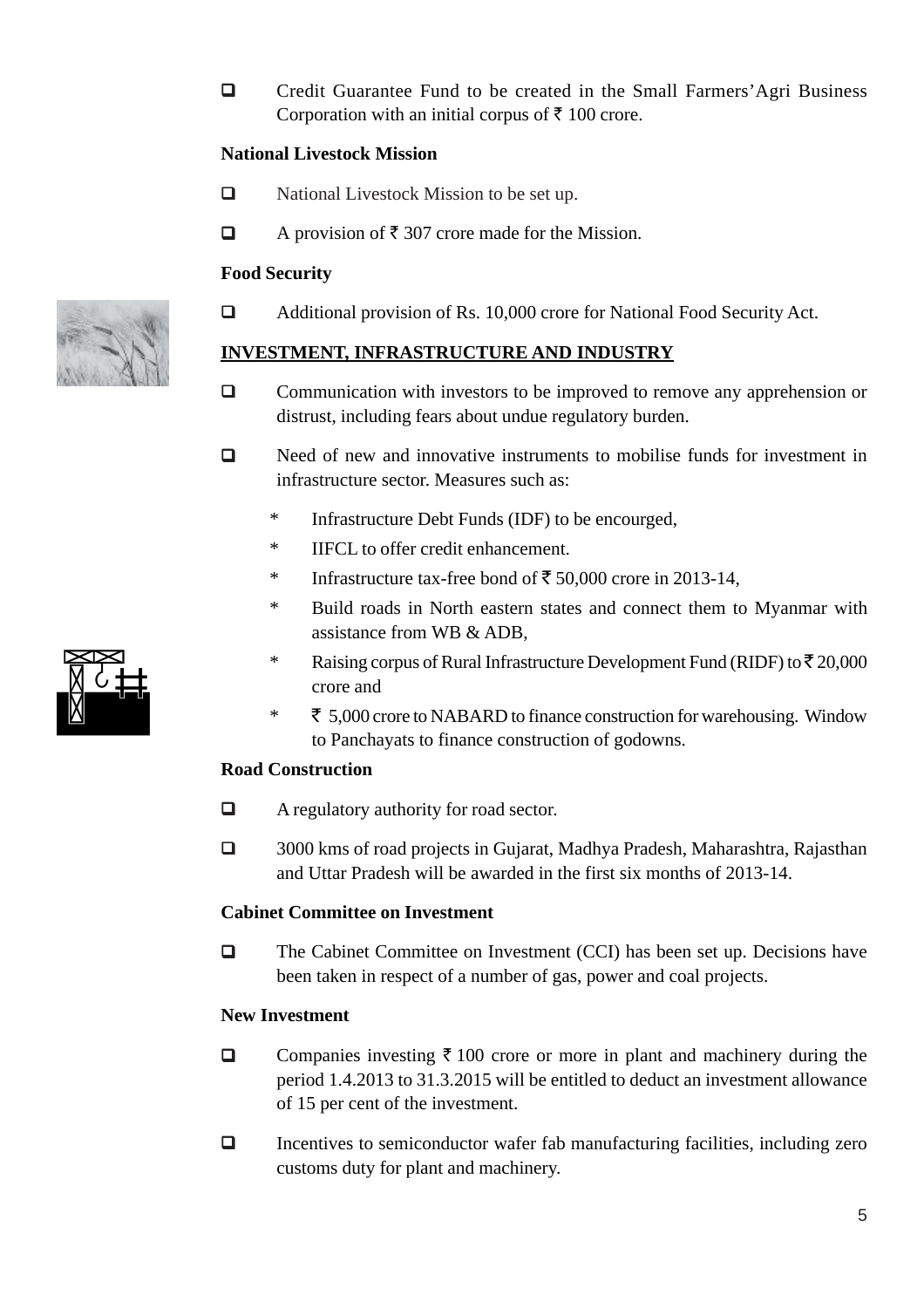### **Savings**



- $\Box$  Need to incentivise greater savings by household sector in financial instrumnets. Following measures proposed:
	- \* Rajiv Gandhi Equity Savings Scheme to be liberalised.
	- Additional deduction of interest upto  $\bar{\tau}$  1 lakh for a person taking first home loan upto  $\bar{\tau}$  25 lakh during period 1.4.2013 to 31.3.2014
	- $\cdot \cdot$  In consultation with RBI, instruments protecting savings from inflation to be introduced.

### **Industrial Corridors**

- $\Box$  Plans for seven new cities have been finalised and work on two new smart industrial cities at Dholera, Gujarat and Shendra Bidkin, Maharashtra will start duing 2013-14
- Delhi Mumbai Industrial Corridor (DMIC) to be provided additional funds during 2013-14 within the share of the Government of India in the overall outlay, if required.
- Chennai Bengaluru Industrial Corridor to be developed.
- **Q** Preparatory work has started for Bengaluru Mumbai Industrial Corridor.

### **Leh-Kargil Transmission Line**

 Government to construct a transmission system from Srinagar to Leh at a cost of ₹ 1,840 crore.

### **Ports**

- Two new major ports will be established in Sagar, West Bengal and in Andhra Pradesh to add 100 million tonnes of capacity.
- A new outer harbour to be developed in the VOC port at Thoothukkudi, Tamil Nadu through PPP at an estimated cost of  $\bar{z}$  7,500 crore.

### **National Waterways**

- A bill to declare the Lakhipur-Bhanga stretch of river Barak in Assam as the sixth national waterway to be moved in Parliament.
- $\Box$  Preparatory work underway to build a grid connecting waterways, roads and ports.

### **Oil and Gas**

- $\Box$  A policy to encourage exploration and production of shale gas will be announced.
- The 5 MMTPA LNG terminal in Dabhol, Maharashtra will be fully operational in 2013-14.

### **Coal**

 In the medium to long term need to reduce our dependence on imported coal. One way forward is to devise a PPP policy framework with Coal India Limited as one of the partners.



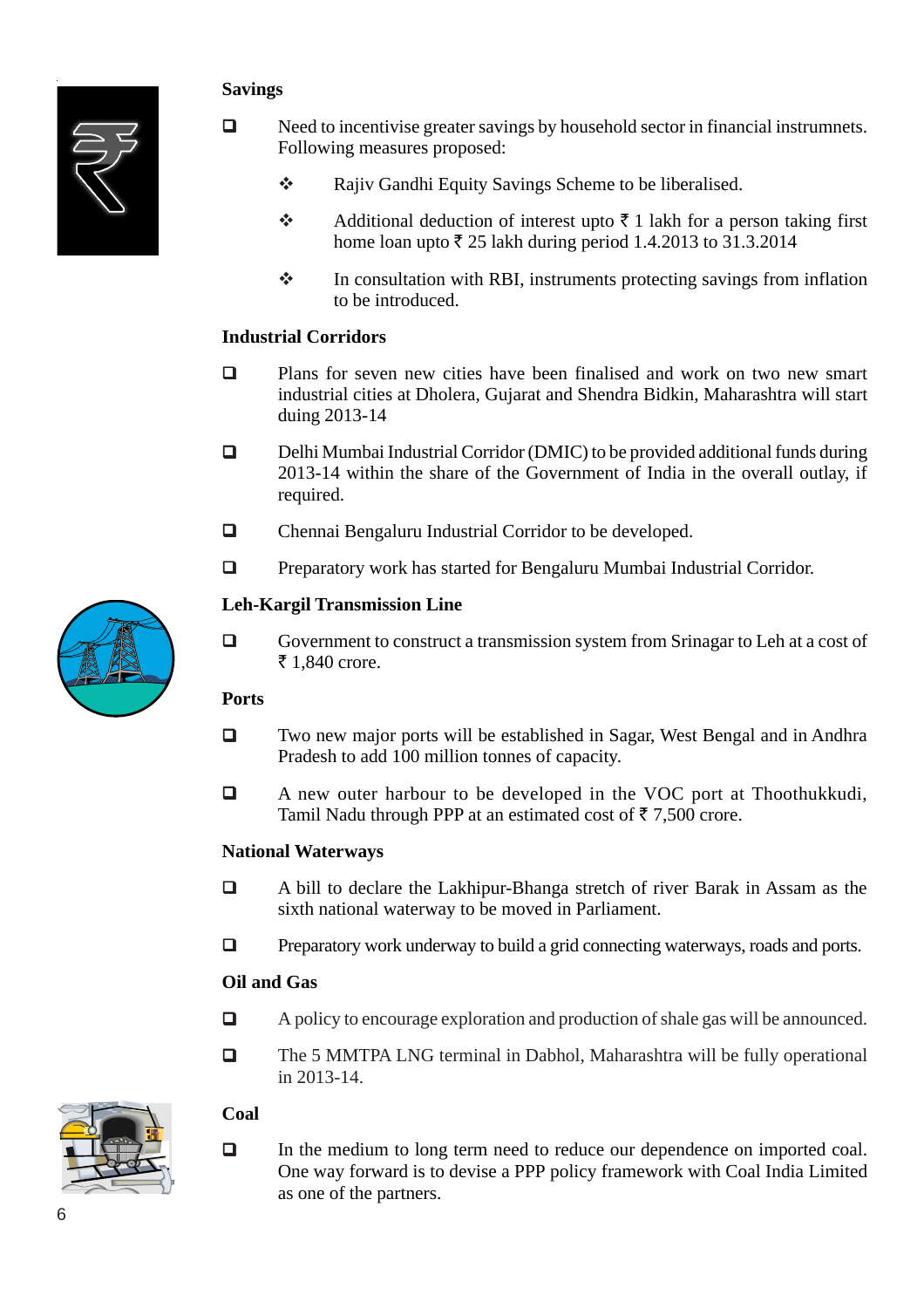Ministry of Coal to announce Government's policies in due course.

### **Power**

 Guidelines regarding financial restructuring of DISCOMS have been announced. State Government urged to prepare the financial restructuring plan, quickly sign MoU and take advantage of the scheme.

### **Micro, Small and Medium Enterprises**

- $\Box$  Benefits or preferences enjoyed by MSME to continue upto three years after they grow out of this category.
- Refinancing capacity of SIDBI raised to  $\bar{\tau}$  10,000 crore.
- Another sum of  $\bar{\tau}$  100 crore provided to India Microfinance Equity Fund.
- $\Box$  A corpus of  $\bar{\tau}$  500 crore to SIDBI to set up a Credit Guarantee Fund for factoring.
- A sum of  $\bar{\tau}$  2,200 crore during the 12th Plan period to set up 15 additional Tool Rooms and Technology Development Centres with World Bank assistance.
- $\Box$  Ministry of Corporate Affairs to notify that funds provided to technology incubators located within academic Institutions and approved by the Ministry of Science and Technology or Ministry of MSME will qualify as CSR expenditure.

### **Textiles**

- □ Technology Upgradation Fund Scheme (TUFS) to continue in 12th Plan with an investment target of  $\bar{\tau}$  1,51,000 crore.
- Allocation of  $\bar{\tau}$  50 crore to Ministry of Textile to incentivise setting up Apparel Parks within the SITPs to house apparel manufacturing units.
- A new scheme called the Integrated Processing Development Scheme will be implemented in the 12th Plan to address the environmental concerns of the textile industry.
- Working capital and term loans at a concessional interest of 6 per cent to handloom sector.
- □ Scheme of Fund for Regeneration of Traditional Industries (SFURTI) extended to 800 clusters during the 12th Plan.

### **Foreign Trade**

□ Support to measures to be taken to boost exports of goods and services.

### **FINANCIAL SECTOR**

 A standing Council of Experts to be constituted in the Ministry of Finance to analyse the international competitiveness of the Indian financial sector.

### **Banking**

**Q** Compliance of public sector banks with Basel III regulations to be ensured.  $\bar{\tau}$  14,000 crore provided in BE 2013-14 for infusing capital.



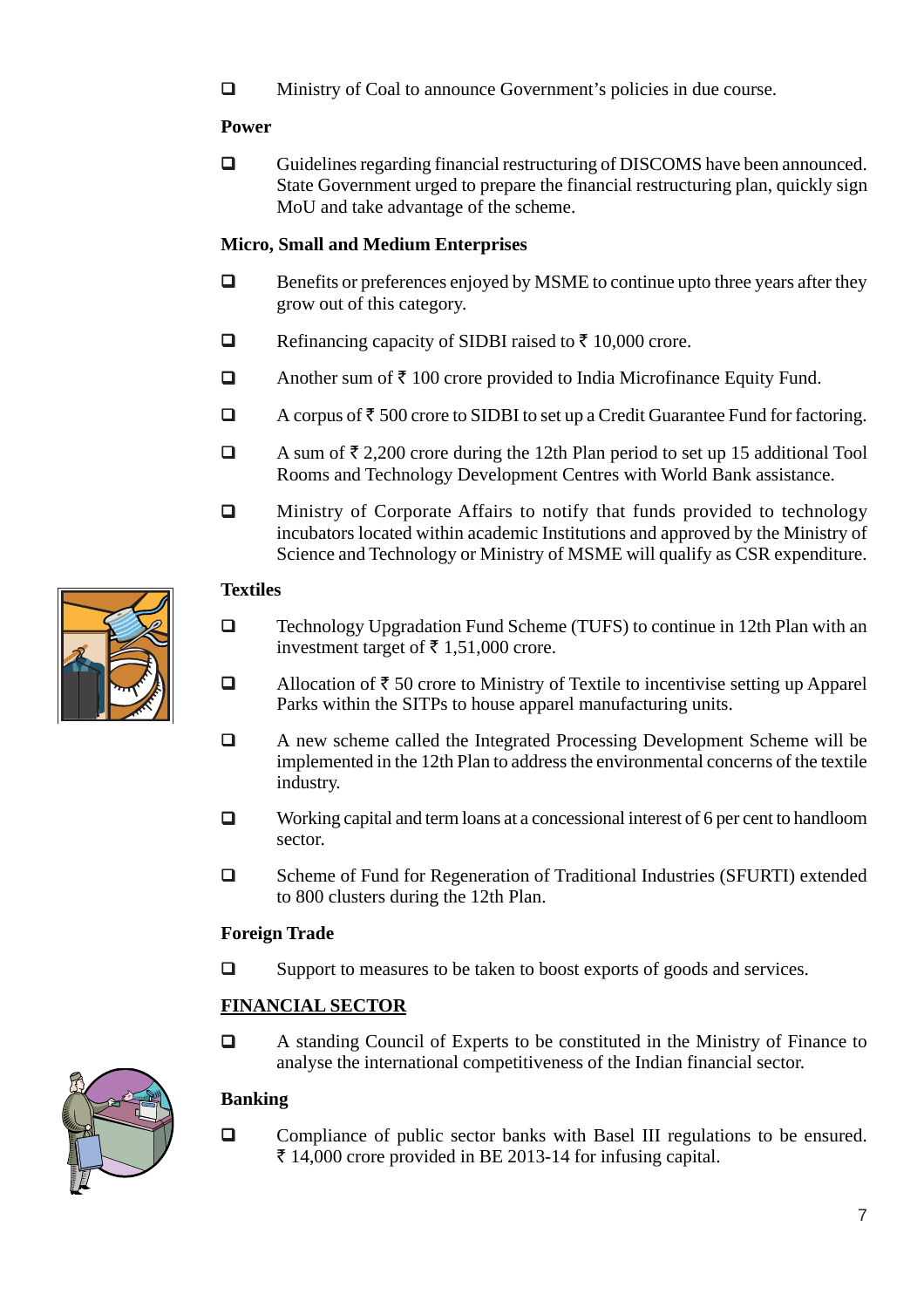- All branches of public sector banks to have ATM by 31.3.2014.
- **Q** Proposal to set up India's first Women's Bank as a public sector bank. Provision of  $\bar{\bar{\xi}}$  1,000 crore as initial capital.
- $\Box$   $\bar{\tau}$  6,000 crore to Rural Housing Fund in 2013-14.
- National Housing Bank to set up Urban Housing Fund.  $\bar{\tau}$  2,000 crore to be provided to the fund in 2013-14.

#### **Insurance**

- A multi-pronged approach to increase the penetration of insurance, both life and general, in the country.
- Number of proposals finalised, in consultation with IRDA such as empowering insurance companies to open branches in Tier-II cities and below without prior approval of IRDA, KYC of banks to be sufficient to acquire insurance policies, banks to be permitted to act as insurance brokers, banking correspondent allowed to sell micro-insurance products and achieving the goal of having an office of LIC and an office of at least one public sector general insurance company in towns with population of 10,000 or more.
- Rashtriya Swasthya Bima Yojana to be extended to other categories such as rickshaw, auto-rickshaw and taxi drivers, sanitation workers, rag pickers and mine workers.
- A comprehensive social security package to be evolved for unorganised sector by facilitating convergence among different schemes.

### **Capital Market**

- $\Box$  Proposal to amend the SEBI Act, to strengthen the regulator, under consideration.
- Number of proposal finalised in consultation with SEBI.
	- Designatged depository participants, authorised by SEBI, may register different classes of portfolio investors, subject to compliance with KYC guidelines.
	- SEBI will simplify the procedures and prescribe uniform registration and other norms for entry for foreign portfolio investors.
	- $\mathbf{\hat{\cdot}}$  Rule that, where an investor has a stake of 10 per cent or less in a company, it will be treated as FII and, where an investor has a stake of more than 10 per cent, it will be treated as FDI will be laid.
	- FIIs will be permitted to participate in the exchange traded currency derivative segment to the extent of their Indian rupee exposure in India.
	- FIIs will also be permitted to use their investment in corporate bonds and Government securities as collateral to meet their margin requirements.
	- $\div$  SEBI to prescribed requirement for angel investor pools by which they can be recognised as Category I AIF venture capital funds.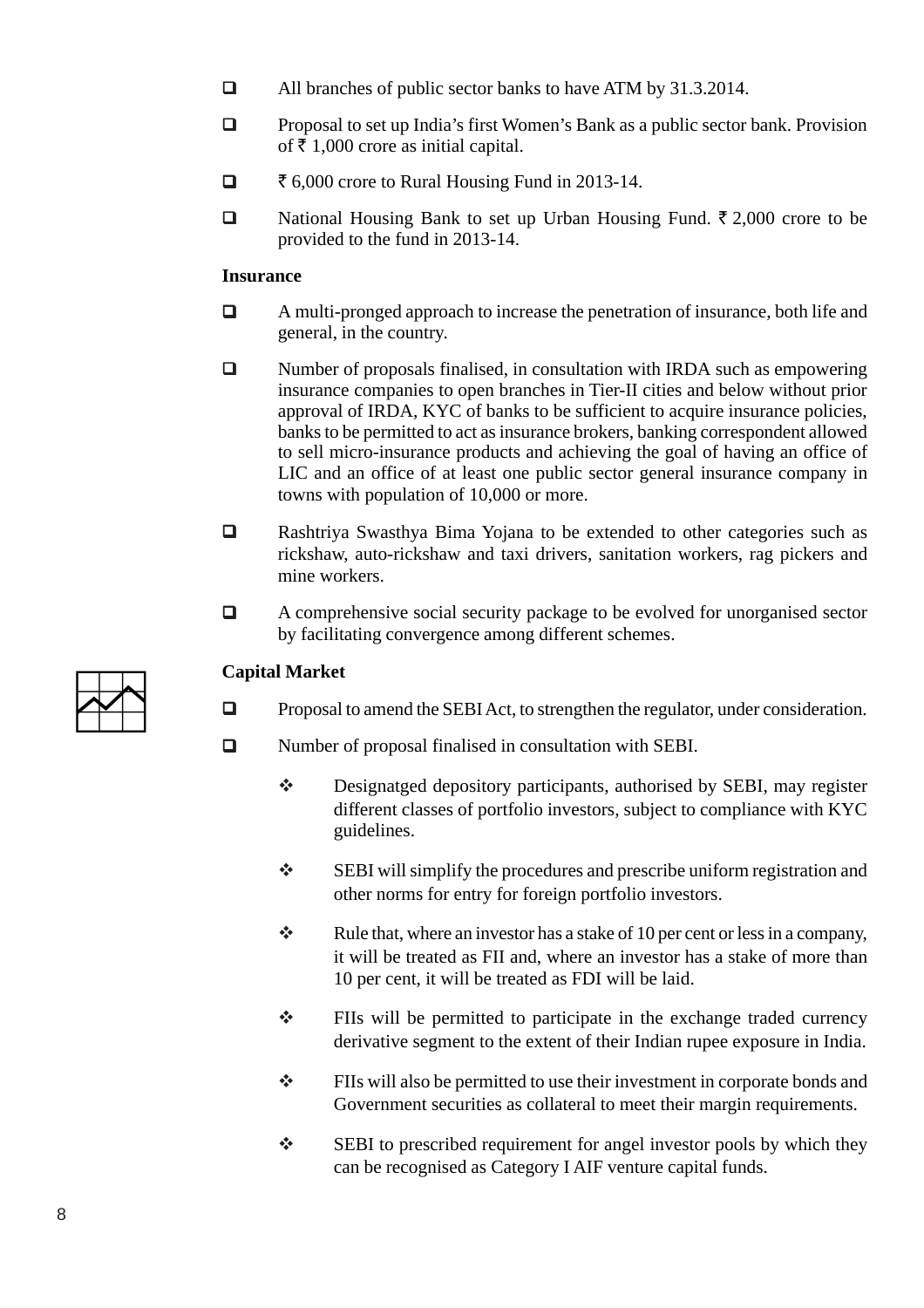- $\mathbf{\hat{S}}$  Small and medium enterprises, to be permitted to list on the SME exchange without being required to make an initial public offer (IPO).
- Stock exchanges to be allowed to introduce a dedicated debt segment on the exchange.

### **ENVIRONMENT**

- $\square$  Support to municipalities that will implement waste-to-energy projects.
- Government to provide low interest bearing fund from the National Clean Energy Fund (NCEF) to IREDA to on-lend to viable renewable energy projects.
- $\Box$  'Generation-based incentive' reintroduced for wind energy projects and  $\bar{\tau}$  800 crore allocated for this purpose.

### **OTHER PROPOSALS**

### **Backward Regions Grant Fund**

New criteria for determining backwardness to be evolved and reflect them in future planning and devolution of funds.

### **Skill Development**

 $\Box$  Target of skilling 50 million people in the 12th Plan period, including 9 million in 2013-14.

### **Defence**

- Allocation for Defence increased to  $\bar{\tau}$  2,03,672 crore including  $\bar{\tau}$  86,741 crore for capital expenditure.
- $\Box$  Constraints not to come in the way of providing any addition requirement for the security of nation.

### **Science and Technology**

- Despite constraints substantial enhancements given to Science and Technology, Space and Atomic Energy.
- $\Box$   $\bar{\tau}$  200 crore to be set apart to fund organisations that will scale up S&T innovations and make these products available to the people.

### **Institutions of Excellence**

 $\Box$  A grant of  $\bar{\tau}$  100 crore each made to 4 institution of excellence.

### **Sports**

□ National Institute of Sports Coaching to be set up at Patiala at a cost of  $\bar{\tau}$  250 crore over a period of three years.

### **Broadcasting**

 $\Box$  All cities having a population of more than 1,00,000 will be covered by private FM radio services.



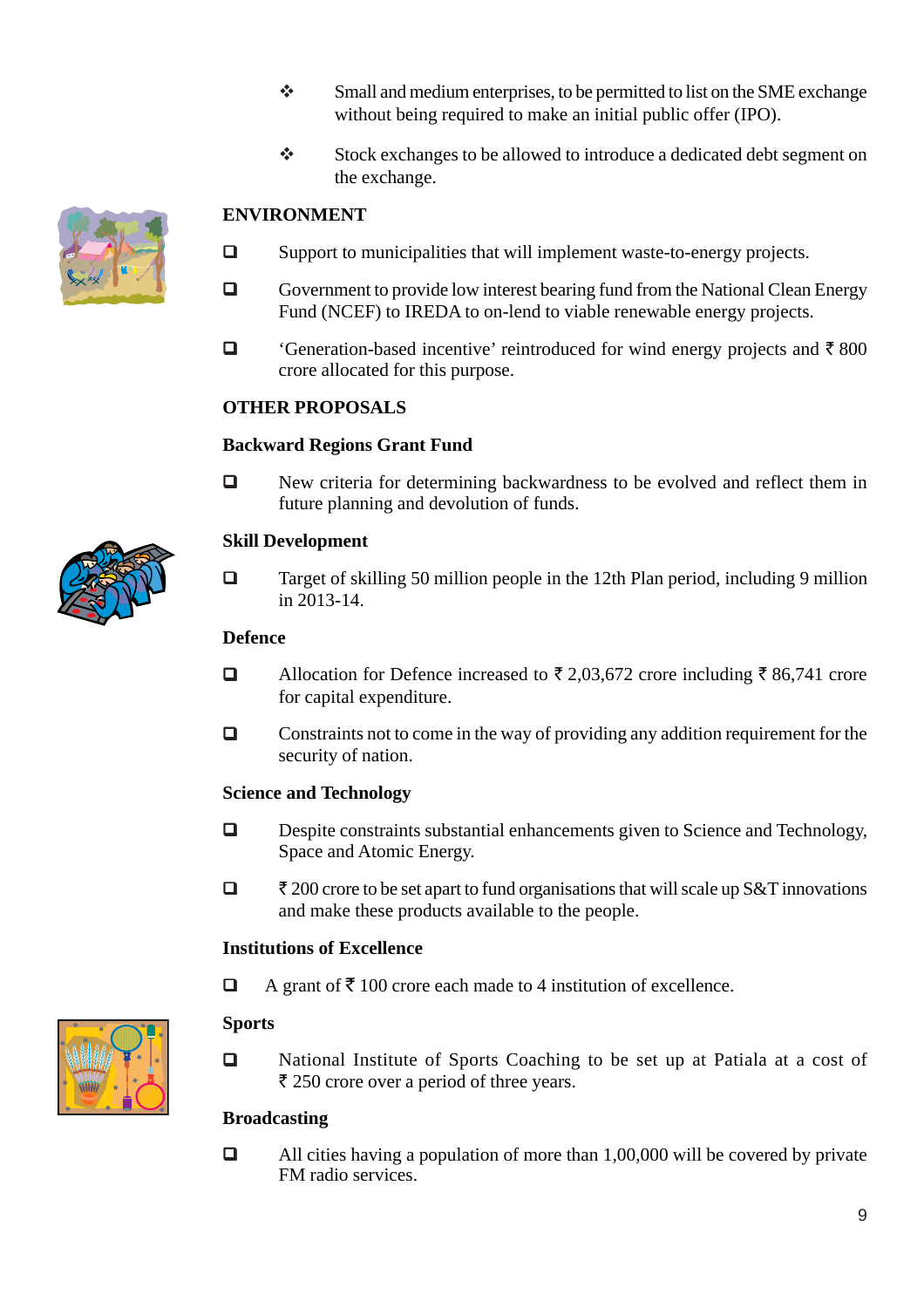### **Panchayati Raj**

 Augmentation in the Budget allocation of Rajiv Gandhi Panchayat Sashaktikaran Abhiyan (RGPSA) to  $\bar{\tau}$  455 crore in 2013-14. An additional  $\bar{\tau}$  200 crore proposed to be provided.

### **Post Offices**

 An ambitious IT driven project to modernise the postal network at a cost of Rs. 4,909 crore. Post offices to become part of the core banking solution and offer real time banking services.

### **Ghadar Memorial**

 Government to fund the conversion of the Ghadar Memorial in San Francisco into a museum and library.

### **Central Schemes**

□ Centrally Sponsored Schemes (CSS) and Additional Central Assistance (ACA) Schemes to be restructured into 70 schemes. Central fund for the schemes to be given to the States as part of central plan assistance.

### **Three promises**

- $\Box$  Promises made to woman, youth and poor.
	- We stand in solidarity with our girl children and women. And we pledge to do everything possible to empower them and to keep them safe and secure. A fund - "Nirbhaya Fund" - to be setup with Government contribution of  $\bar{\tau}$  1,000 crore.
	- \* Youth to be motivated to voluntarily join skill development programmes. National Skill Development Corporation to set the curriculum and standards for training in different skills.  $\bar{\tau}$  1000 crore set apart for this scheme.
	- To the poor of India direct benefit transfer scheme will be rolled out throughout the country during the term of the UPA Government with the motive "Äapka paisa aapke haath".

### **Budget Estimates**

- $\Box$  Plan expenditure is placed at  $\bar{\tau}$  5,55,322 crore.
- $\Box$  Non Plan Expenditure is estimated at  $\bar{\tau}$  11,09,975 crore.
- $\Box$  Fiscal deficit for the current year contained at 5.2 per cent and for the year 2013-14 at 4.8 per cent.
- Revenue deficit for the current year at 3.9 per cent and for the year 2013-14 at 3.3 per cent.
- $\Box$  By 2016-17 fiscal deficit to be brought down to 3 per cent, revenue deficit to 1.5 per cent and effective revenue deficit to zero per cent.

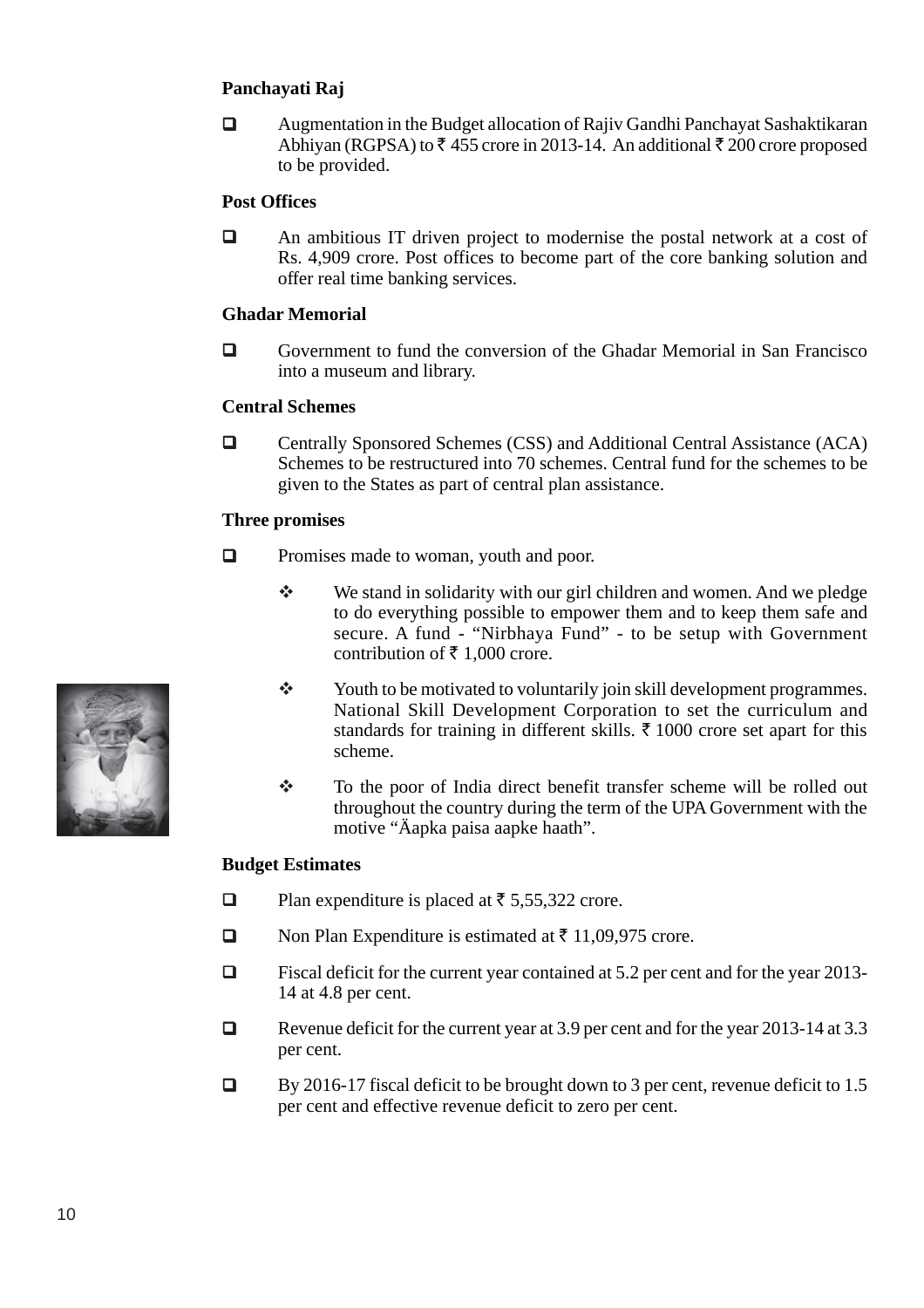### **PART B — TAX PROPOSALS**

- Clarity in tax laws, a stable tax regime, a non-adversarial tax administration, a fair mechanism for dispute resolution and independent judiciary for greater assurance is underlying theme of tax proposals.
- Tax Administration Reforms Commission to be set up.
- □ In short term need to reclaim peak of 11.9 per cent of tax GDP ratio achieved in 2007-08.

### *DIRECT TAXES*

- $\Box$  Little room to give away tax revenues or raise tax rates in a constrained economy.
- No case to revise either the slabs or the rates of Personal Income Tax. Even a moderate increase in the threshold exemption will put hundreds of thousands of Tax Payers outside Tax Net.
- □ However, relief for Tax Payers in the first bracket of  $\overline{5}$  2 lakhs to  $\overline{5}$  5 lakhs. A tax credit of  $\bar{\tau}$  2000 to every person with total income upto  $\bar{\tau}$ 5 lakhs.
- □ Surcharge of 10 percent on persons (other than companies) whose taxable income exceed  $\bar{\tau}$  1 crore to augment revenues.
- $\Box$  Increase surcharge from 5 to 10 percent on domestic companies whose taxable income exceed  $\bar{\tau}$  10 crore.
- $\Box$  In case of foreign companies who pay a higher rate of corporate tax, surcharge to increase from 2 to 5 percent, if the taxabale income exceeds  $\bar{\tau}$  10 crore.
- $\Box$  In all other cases such as dividend distribution tax or tax on distributed income, current surcharge increased from 5 to 10 percent.
- Additional surcharges to be in force for only one year.
- Education cess to continue at 3 percent.
- $\Box$  Permissible premium rate increased from 10 percent to 15 percent of the sum assured by relaxing eligibility conditions of life insurance policies for persons suffering from disability and certain ailments.
- Contributions made to schemes of Central and State Governments similar to Central Government Health Scheme, eligible for section 80D of the Income tax Act.
- Donations made to National Children Fund eligible for 100 percent deduction.





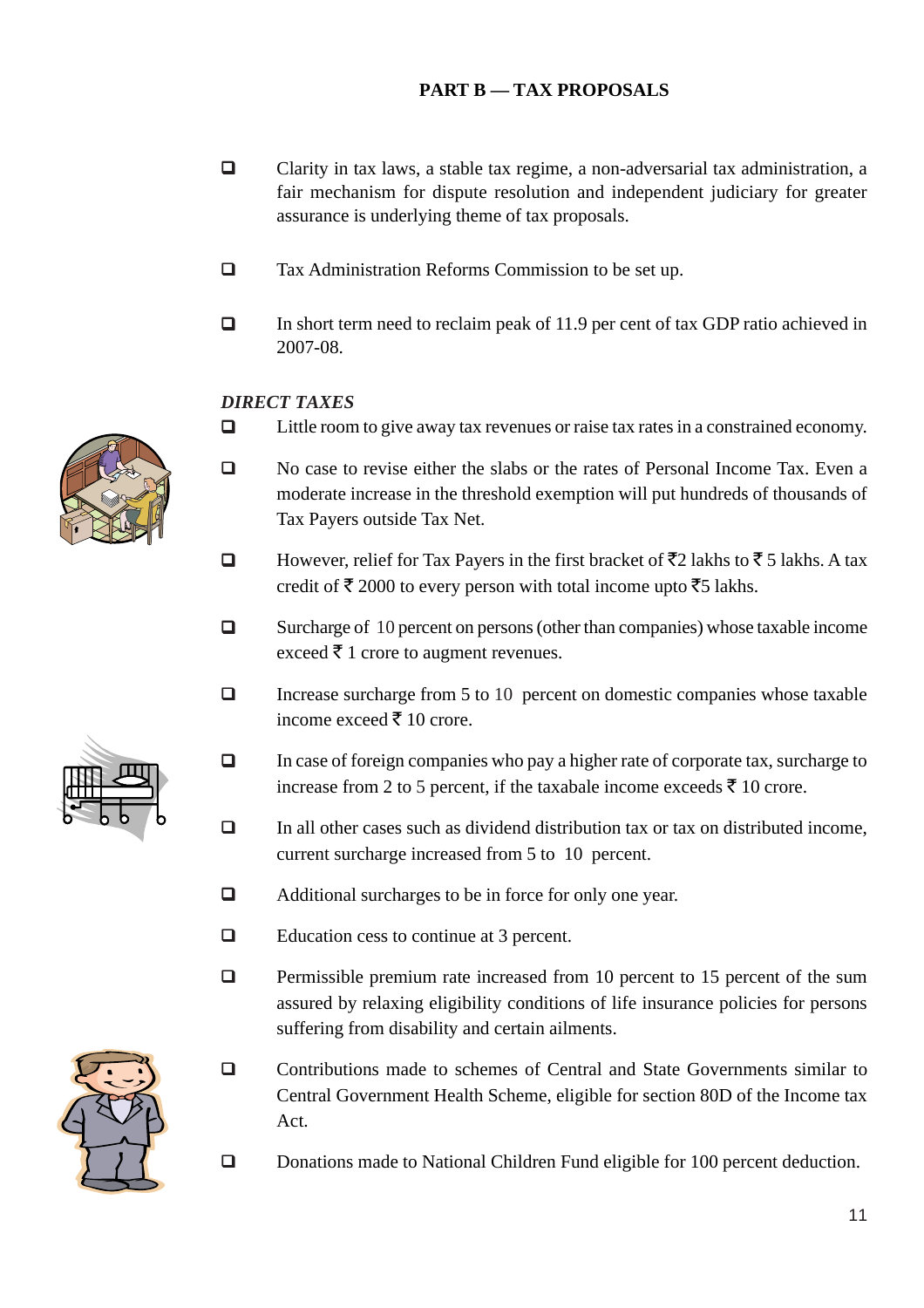

- Investment allowance at the rate of  $15$  percent to manufacturing companies that invest more than  $\bar{\tau}$  100 crore in plant and machinery during the period 1.4.2013 to 31.3.2015.
- 'Eligible date' for projects in the power sector to avail benefit under Section 80- IA extended from 31.3.2013 to 31.3.2014.
- $\Box$  Concessional rate of tax of 15 percent on dividend received by an Indian company from its foreign subsidiary proposed to continue for one more year.
- $\Box$  Securitisation Trust to be exempted from Income Tax. Tax to be levied at specified rates only at the time of distribution of income for companies, individual or HUF etc. No further tax on income received by investors from the Trust.
- Investor Protection Fund of depositories exempt from Income-tax in some cases.
- Parity in taxation between IDF-Mutual Fund and IDF-NBFC.
- A Category I AIF set up as Venture capital fund allowed pass through status under Income-tax Act.
- $\Box$  TDS at the rate of 1 percent on the value of the transfer of immovable properties where consideration exceeds  $\bar{\tau}$  50 lakhs. Agricultural land to be exempted.
- $\Box$  A final withholding tax at the rate of 20 percent on profits distributed by unlisted companies to shareholders through buyback of shares.
- $\Box$  Proposal to increase the rate of tax on payments by way of royalty and fees for technical services to non-residents from 10 percent to 25 percent.
- **Q** Reductions made in rates of Securities Transaction Tax in respect of certain transaction.
- **Q** Proposal to introduce Commodity Transaction Tax (CTT) in a limited way. Agricultural commodities will be exempted.
- Modified provisions of GAAR will come into effect from 1.4.2016.
- $\Box$  Rules on Safe Harbour will be issued after examing the reports of the Rangachary Committee appointed to look into tax matters relating to Development Centres & IT Sector and Safe Harbour rules for a number of sectors.
- $\Box$  Fifth large tax payer unit to open at Kolkata shortly.
- A number of administrative measures such as extension of refund banker system to refund more than  $\bar{\xi}$  50,000, technology based processing, extension of e-payment through more banks and expansion in the scope of annual information returns by Income-tax Department.

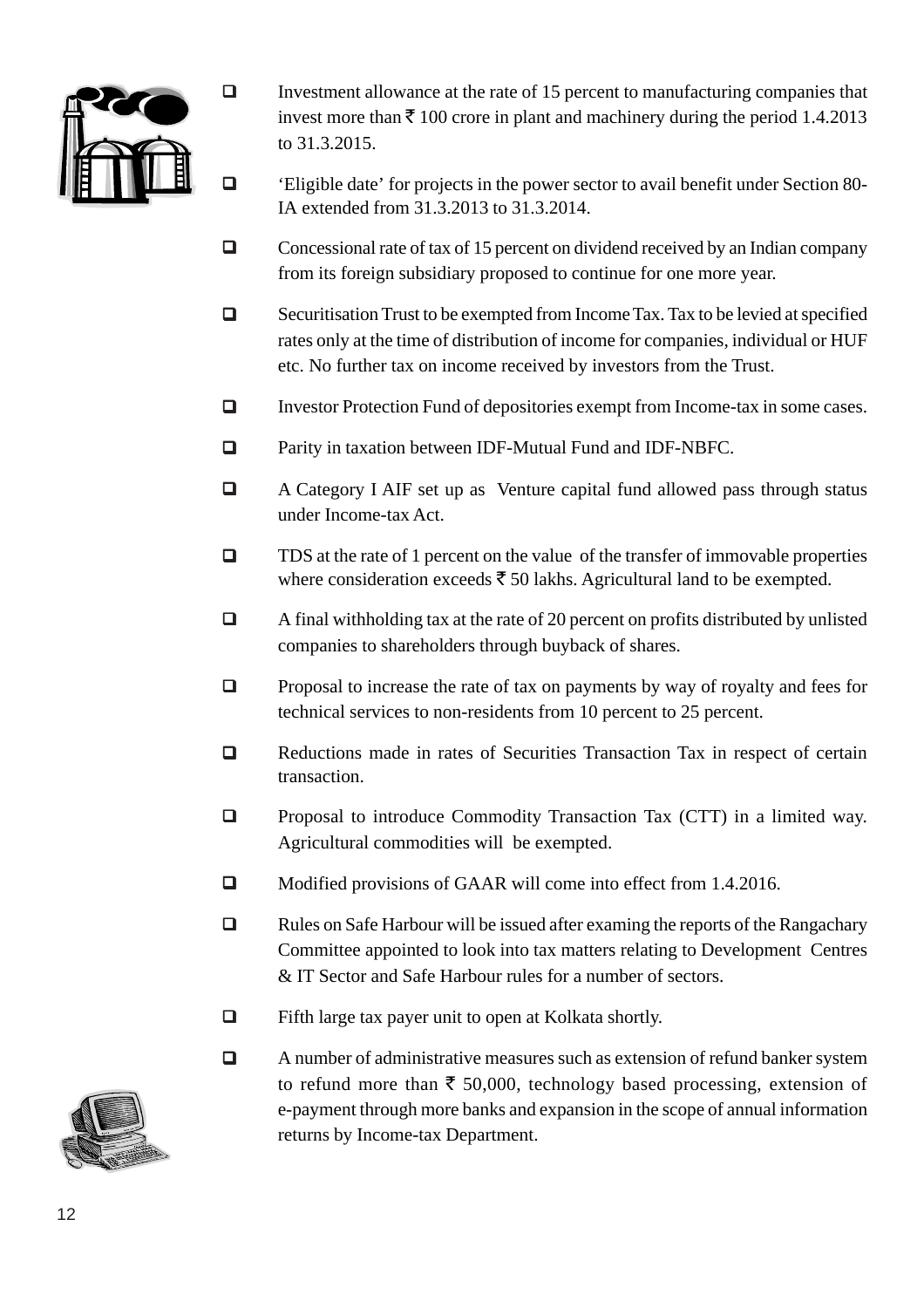### **Indirect Taxes**

- No change in the normal rates of 12 percent for excise duty and service tax.
- No change in the peak rate of basic customs duty of 10 perent for non-agricultural products.

### *Customs*

- $\Box$  Period of concession available for specified part of electric and hybrid vehicles extended upto 31 March 2015.
- Duty on specified machinery for manufacture of leather and leather goods including footwear reduced from 7.5 to 5 percent.
- $\Box$  Duty on pre-forms precious and semi-precious stones reduced from 10 to 2 perent.
- Export duty on de-oiled rice bran oil cake withdrawn.
- □ Duty of 10 percent on export of unprocessed ilmenite and 5 percent on export on ungraded ilmenite.
- □ Concessions to air craft maintenaince, repair and overhaul (MRO) industry.
- □ Duty on Set Top Boxes increased from 5 to 10 percent.
- $\Box$  Duty on raw silk increased from 5 to 15 percent.
- Duties on Steam Coal and Bituminous Coal equalised and 2 percent custom duty and 2 percent CVD levied on both kinds coal.
- □ Duty on imported luxury goods such as high end motor vehicles, motor cycles, yachts and similar vessels increased.
- Duty free gold limit increased to  $\bar{\tau}$  50,000 in case of male passenger and  $\bar{\tau}$ 1,00,000 in case of a female passenger subject to conditions.

### *Excise duty*

- Relief to readymade garment industry. In case of cotton, zero excise duty at fibre stage also. In case of spun yarn made of man made fibre, duty of 12 percent at the fibre stage.
- Handmade carpets and textile floor coverings of coir and jute totally exempted from excise duty.
- $\Box$  To provide relief to ship building industry, ships and vessels exempted from excise duty. No CVD on imported ships and vessels.
- $\Box$  Specific excise duty on cigarettes increased by about 18 percent. Similar increase on cigars, cheroots and cigarillos.